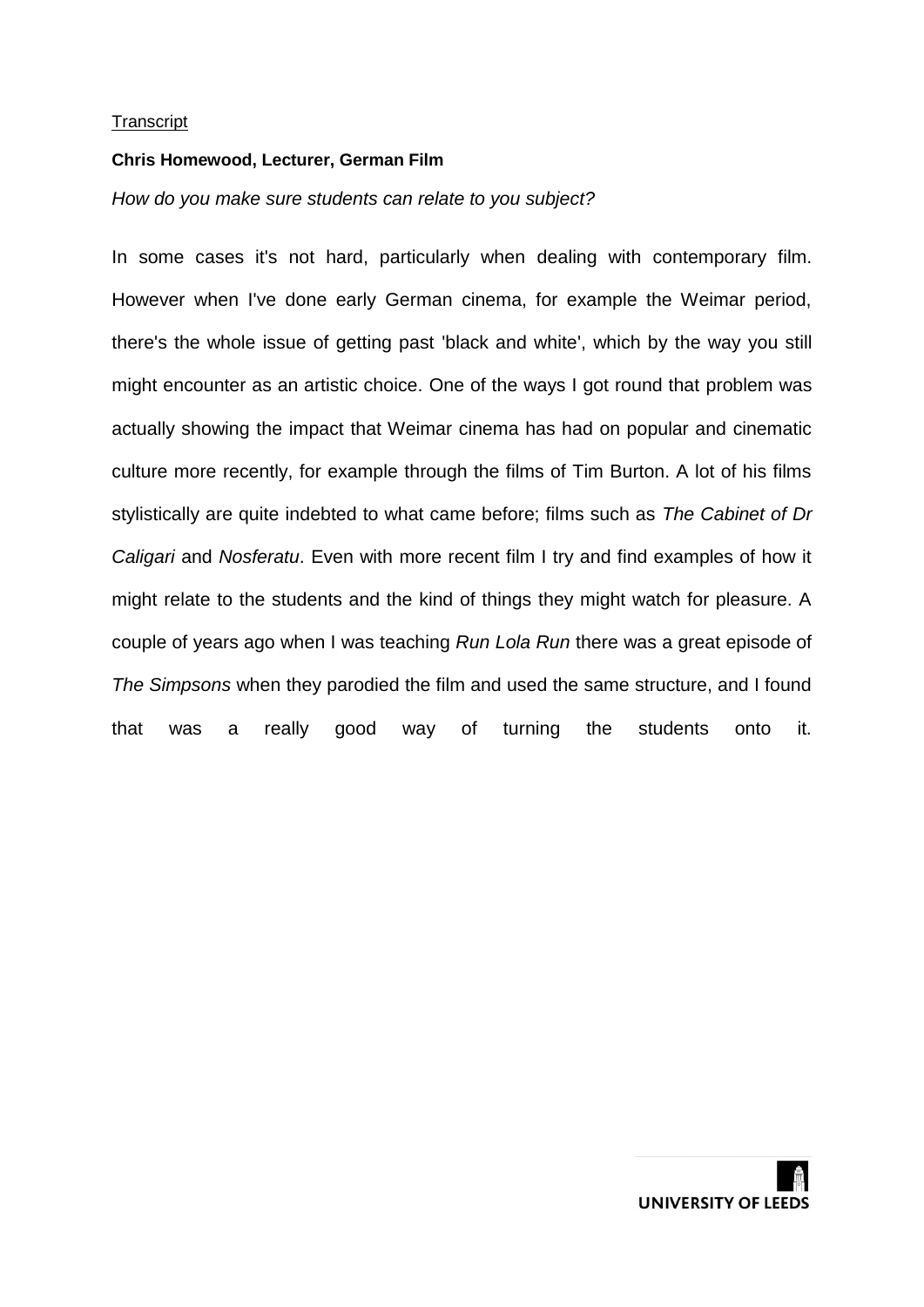## **Chris Homewood, Lecturer, German Film**

# *What personally excites you about teaching your subject?*

I think it's the way it brings the study of German culture to life. A lot of the time things you'd otherwise only read about in a text book or a history book are suddenly there being represented on the screen. I also really enjoyed the way that you can look at how the images are used to create meaning. Obviously it's not just about what the characters are saying to you about that particular issue or about a particular point of time in the past, but also about how the use of aesthetics can support or even contradict the message that's being given elsewhere.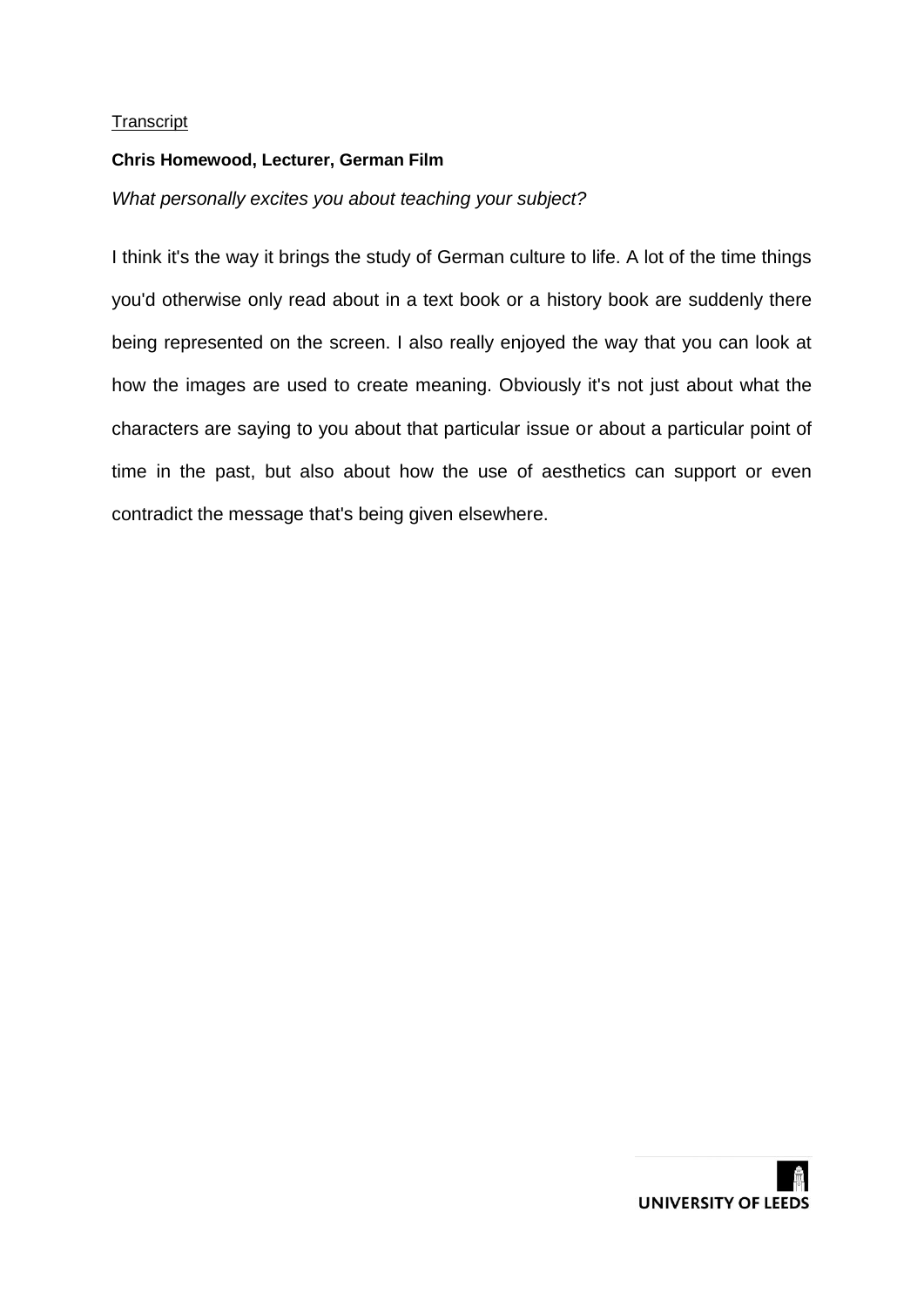### **Chris Homewood, Lecturer, German Film**

### *What is the biggest challenge you encounter when teaching your subject?*

I also do a good bit of language teaching as well. As we all know students love learning the language but aspects of it can sometimes be a little bit dry, particularly having to get through all of that grammar. I've actually found that film can be a very useful tool in the language classroom at the same time, for example I've often used short films which relate to one of the topics we might be doing. They're great for listening practice, comprehension and even for getting them to write a critical synopsis of the film, so yes they can be really useful when it comes to teaching language.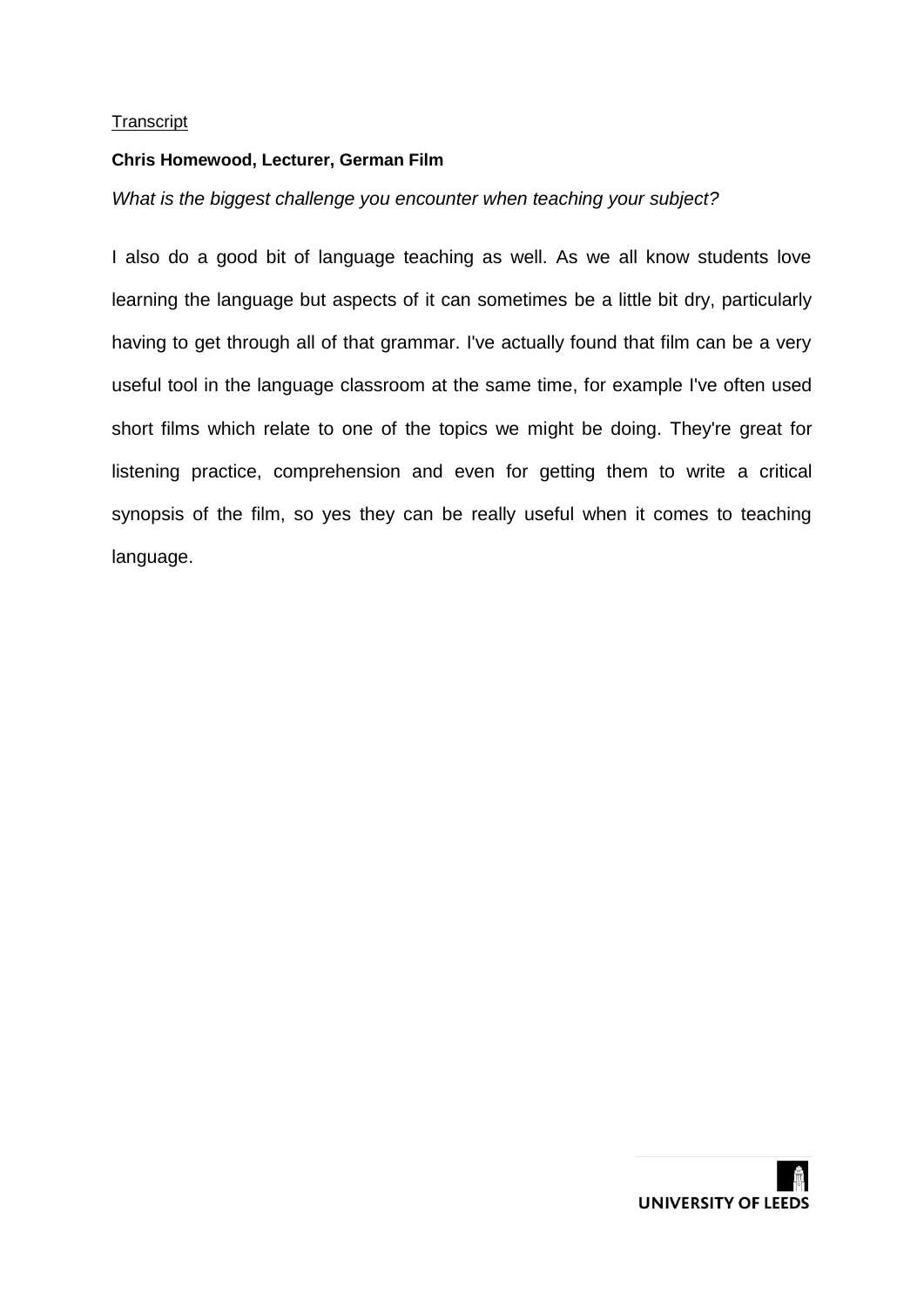## **Chris Homewood, Lecturer, German Film**

# *What would be your 'top tip' for those going on to teach your subject at A-level?*

I think my 'top tip' would be, simply put, don't be afraid of film! I think if you feel you're not that well versed in how film operates its formal qualities there can be quite a bit of anxiety about how to teach it. You can approach it so many different ways; on the one hand just as a cultural text, for example what does it say about Germany, but also it's quite easy to just start looking at the basics of aesthetics, for example the use of colour or thinking about the implications of why you've got a low or high angle shot. Also a very small amount of basic reading including a glossary of terms and a little bit of an introduction on how to read film would certainly give you the arsenal that you need to feel comfortable and really get the most out of teaching film in the classroom.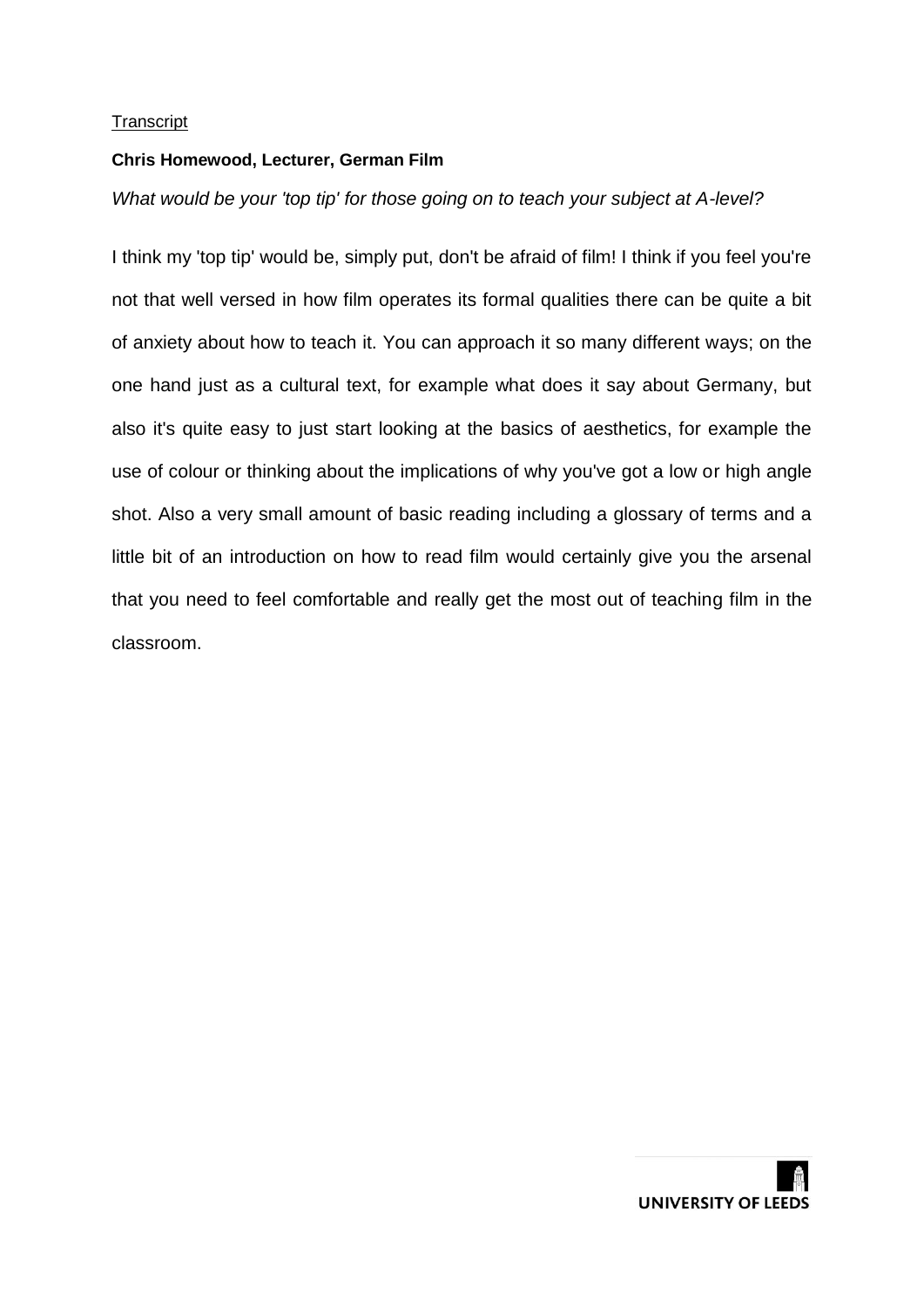## **Chris Homewood, Lecturer, German Film**

# *Which area do you most enjoy teaching?*

I teach all areas of German cinema but I really enjoy Weimar cinema and obviously I've done quite a bit on the New German Cinema. I think one of the things I really enjoyed teaching recently that the students really enjoyed as well was Hans Weingartner's film *The Edukators*, especially given the way it poses questions about how a politically active youth can focus its dissatisfaction when they think that everything has been said and done and failed already. It's a really interesting text, not least because it brings up questions about the legacy of 1968 in Germany and the spectre of terrorism, which is an area I'm very interested in. Visually the film is very interesting due to the intertextuality that goes on as well.